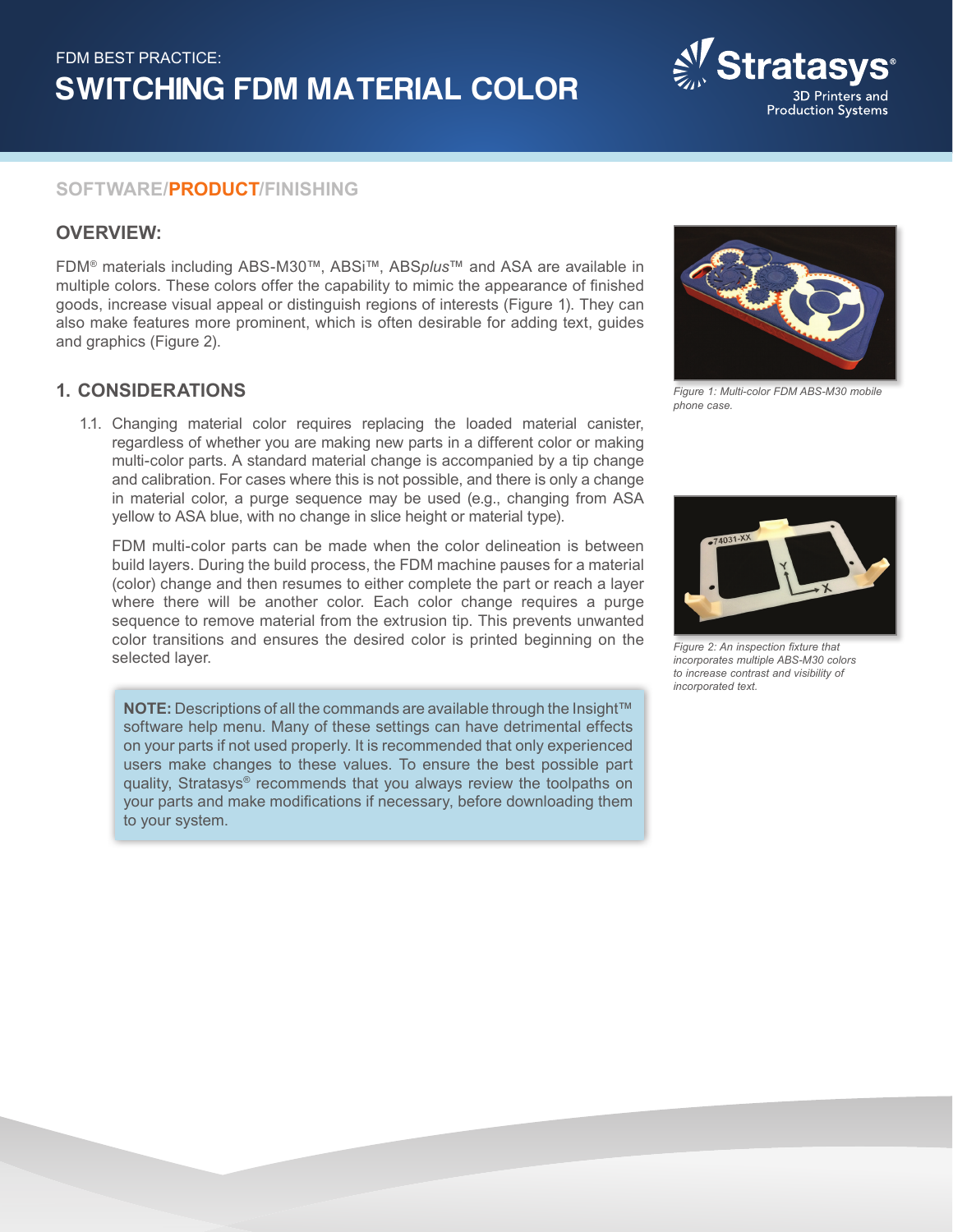#### **2. PROCESS:**

- **2.1. Prepare the build job using Insight software.**
	- **STEP 1:** Configure the modeler.
	- **STEP 2:** Open, orient and slice the STL file.
	- **STEP 3:** Click  $\equiv$  to create supports.
	- **STEP 4:** Click (%) to create toolpaths.
	- **STEP 5:** If the model will only be a single color, proceed to Step 7. Otherwise, in the *Toolpaths* menu drop-down, select *Insert Pause* (Figure 3).
	- **STEP 6:** Select the first layer where the color change will occur and click  $OK$ . The part boundary curves of the selected layer will change to white.

**TIP:** Adding the build pause must be the last action before saving the job.

- **STEP 7:** File preparation procedure complete.
- **2.2. Build the part.**
	- **STEP 1:** If the installed material is satisfactory for the build, start the build and proceed to Step 4. If the material needs to be changed, unload the previous material by navigating to the Unload Material menu on the FDM machine's control panel. Once the filament is unloaded, remove the cartridge or canister.
	- **STEP 2:** Prepare the canister, install it in the material bay, and load the material to the liquefier tip. Monitor the process to ensure that the material loads and purges properly.

**NOTE:** The unloaded and new material must be the same type.

**STEP 3:** Initiate purge cycles using a manual purge from the Unplug Tips function.

**NOTE:** A purge cycle can also be initiated by starting a Load Material operation while the material is already loaded.

**TIP:** Additional purges prevent the first color from transferring to the second. This is especially important when the second material is a lighter color than the first. For complete purging of all color from the previous material, a minimum of 4 purge cycles is recommended.

**NOTE:** A tip change is always recommended after ASA blue is unloaded. If the tip is not changed, expect some discoloration even after a large number of purge cycles.



*Figure 3: The Insert Pause command is found in the Toolpaths menu.*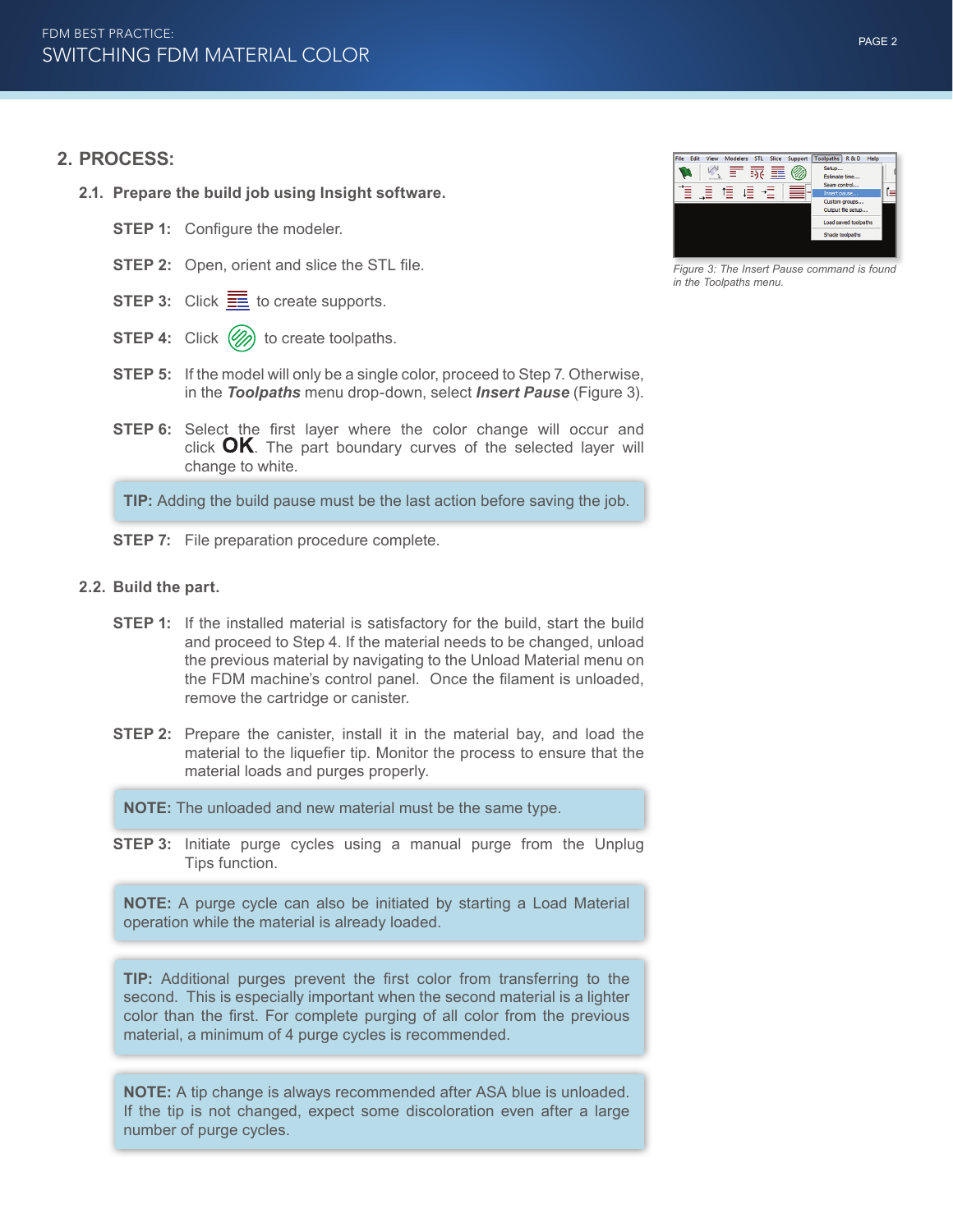**STEP 4:** If the model is a single color, allow the build operation to continue and proceed to Step 9. If the build contains a pause, allow the operation to continue until the process pauses.

**NOTE:** When the build reaches the layer on which a pause was inserted, the machine will automatically enter an idle mode and wait for user action. Build progress may be monitored remotely using Control Center™ software.

- **STEP 5:** Unload the FDM material by navigating to the Unload Material menu on the FDM machine's control panel. Once the filament is unloaded, remove the canister.
- **STEP 6:** Load the material for the next color by placing the canister in the machine and initiate the Load Material sequence from the control panel. Initiate purge cycles using a manual purge from the Unplug Tips function.

**NOTE:** A purge cycle can also be initiated by starting a Load Material operation while the material is already loaded.

**TIP:** Additional purges prevent the first color from transferring to the second. This is especially important when the second material is a lighter color than the first. For complete purging of all color from the previous material, a minimum of 4 purge cycles is recommended.

**NOTE:** A tip change is always recommended after ASA blue is unloaded. If the tip is not changed, expect some discoloration even after a large number of purge cycles.

- **STEP 7:** Resume the build.
- **STEP 8:** Repeat Steps 5 and 6 for all subsequent color changes.
- **STEP 9:** Build procedure complete.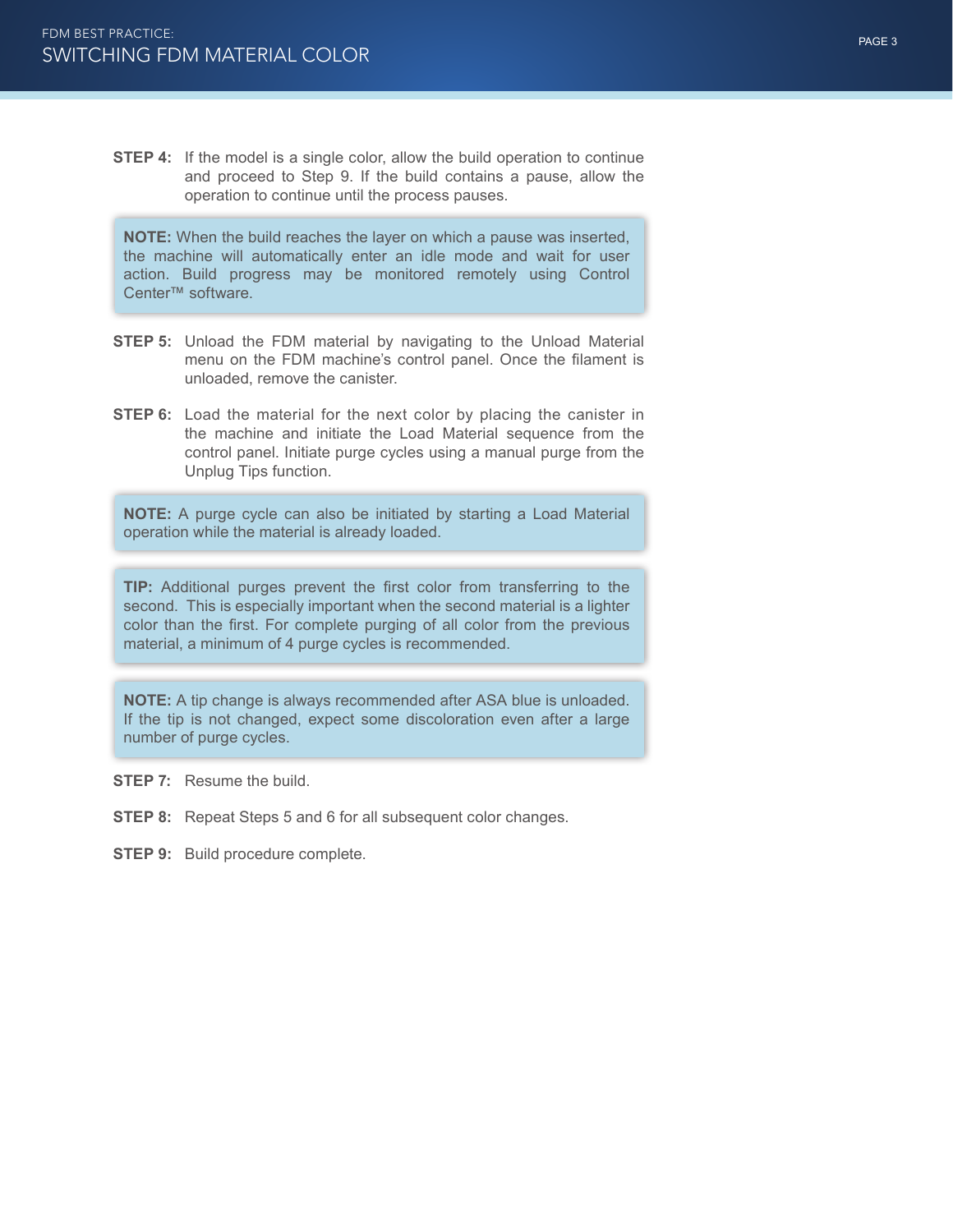# **3. SAFETY:**

Observe manufacturer's recommendations for safety, material handling and storage. This information can be found in the Safety Data Sheets (SDS).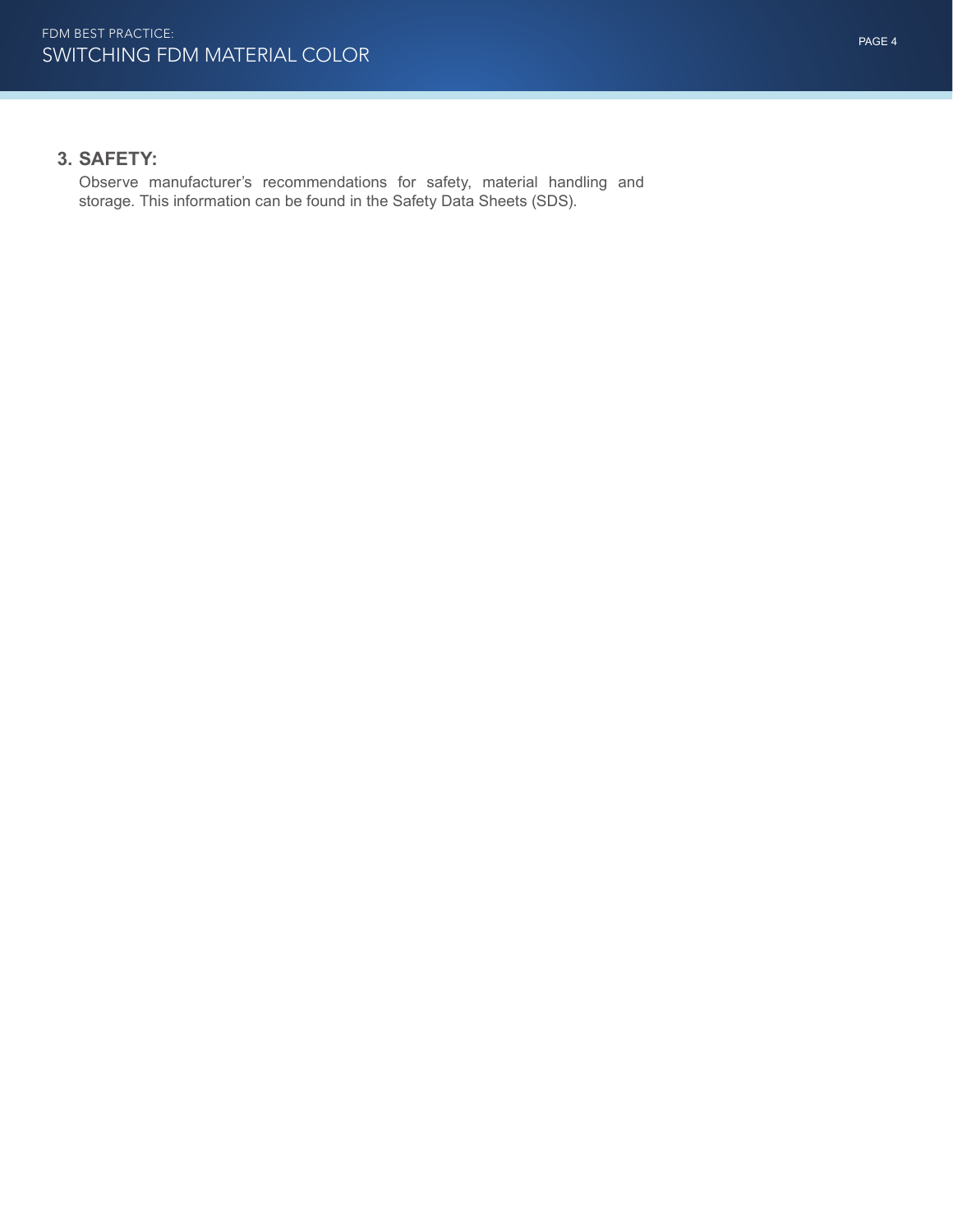# **4. TOOLS & SUPPLIES:**

#### **4.1. Software:**

• Insight software (documented with Insight 9.0)